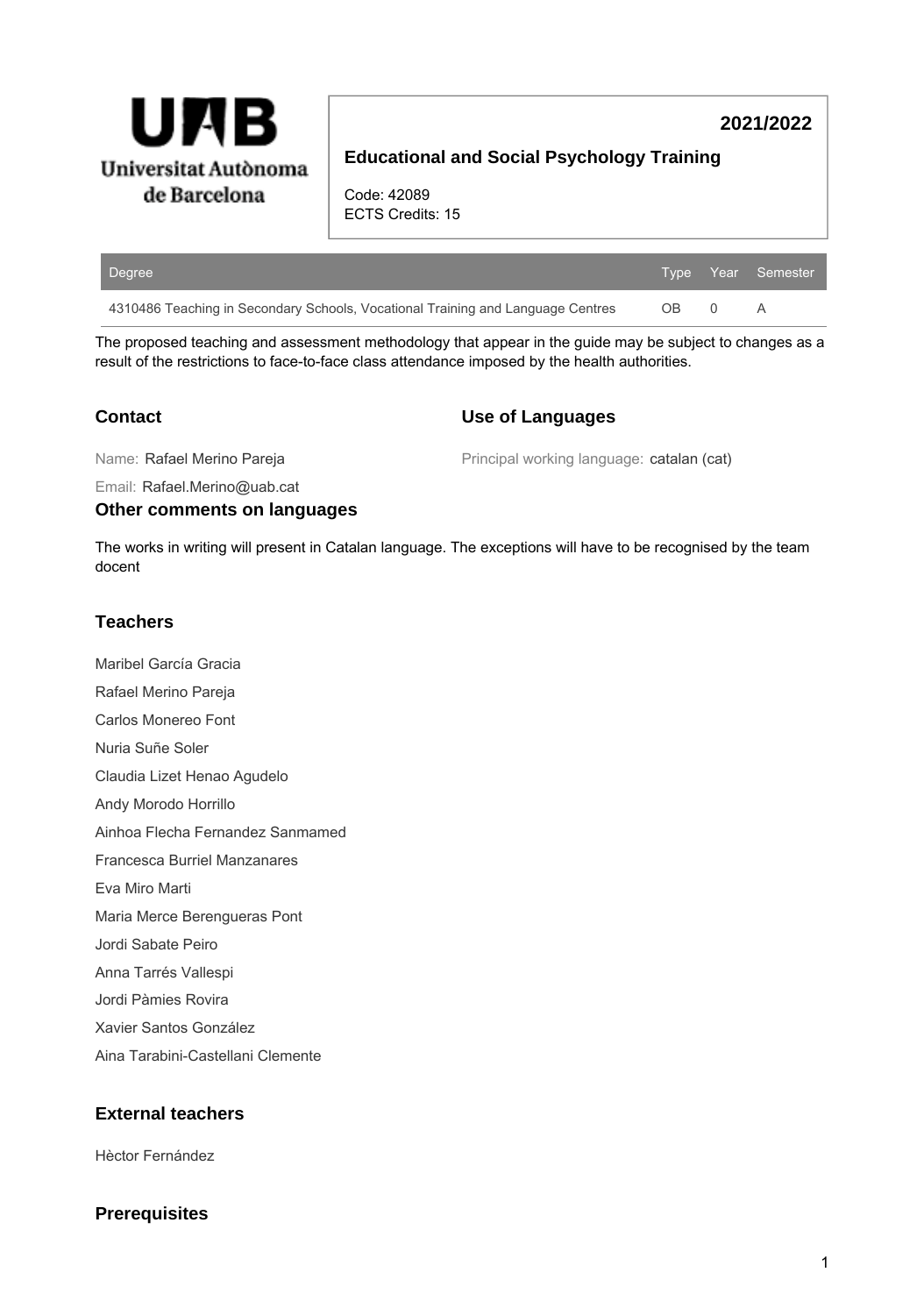There is not

# **Objectives and Contextualisation**

General objectives:

- To understand the current educational system and its social and historical evolution, especially regarding to secondary schooling
- To analyse different educational policies and the impact of educational reforms on educational and social inequalities.
- To study the impact of social changes on secondary schooling and educational transitions.
- To analyse the role of different educational actors (students, teachers and families).
- To explore the role of communication and social interaction in educational processes, acknowledging for the psycho- pedagogic foundations of collaborative learning.
- To analyse the factors explaining different educational profiles and attitudes among adolescent students.
- To understand the processes of teaching and learning from an interactionist perspective.
- To identify the organisational principles of the Spanish and Catalan secondary schools.
- To understand the principles for the management of pupil's heterogeneity in secondary schooling.
- To acknowledge the educational value of orientation and tutoring in secondary schooling.

### **Competences**

- "Design and conduct formal and no-formal activities that help make the center a place of participation and culture in the environment where it is located; develop the functions of mentoring and guiding students in a collaborative and coordinated manner; participate in the evaluation, research and innovation in teaching and learning"
- Acquire strategies to encourage student effort and enhance their capacity to learn by himself and others, and develop thinking skills and decision-making to facilitate autonomy, confidence and personal initiative.
- Adopt an attitude and ethical behavior and act according to ethical principles of the profession.
- Analyze and recognize their own skills to develop those necessary for the development and professional practice.
- Communicate and justify conclusions clearly and unambiguously to both specialised and non-specialised audiences.
- Continue the learning process, to a large extent autonomously.
- Design and develop learning spaces with special attention to equity, education and emotional values, equal rights and opportunities for men and women, civic education and respect for human rights that facilitate life in society, decision making and building a sustainable future.
- Inform and advise families about the teaching and learning process and personal, academic and professional orientation of their children.
- Integrate knowledge and use it to make judgements in complex situations, with incomplete information, while keeping in mind social and ethical responsibilities.
- Interpret the different educational needs of students in order to propose the most appropriate educational activities.
- Know the rules and institutional organization of the education system and models of quality improvement applied to schools.
- Organize a group of students for a successful development of shared activities.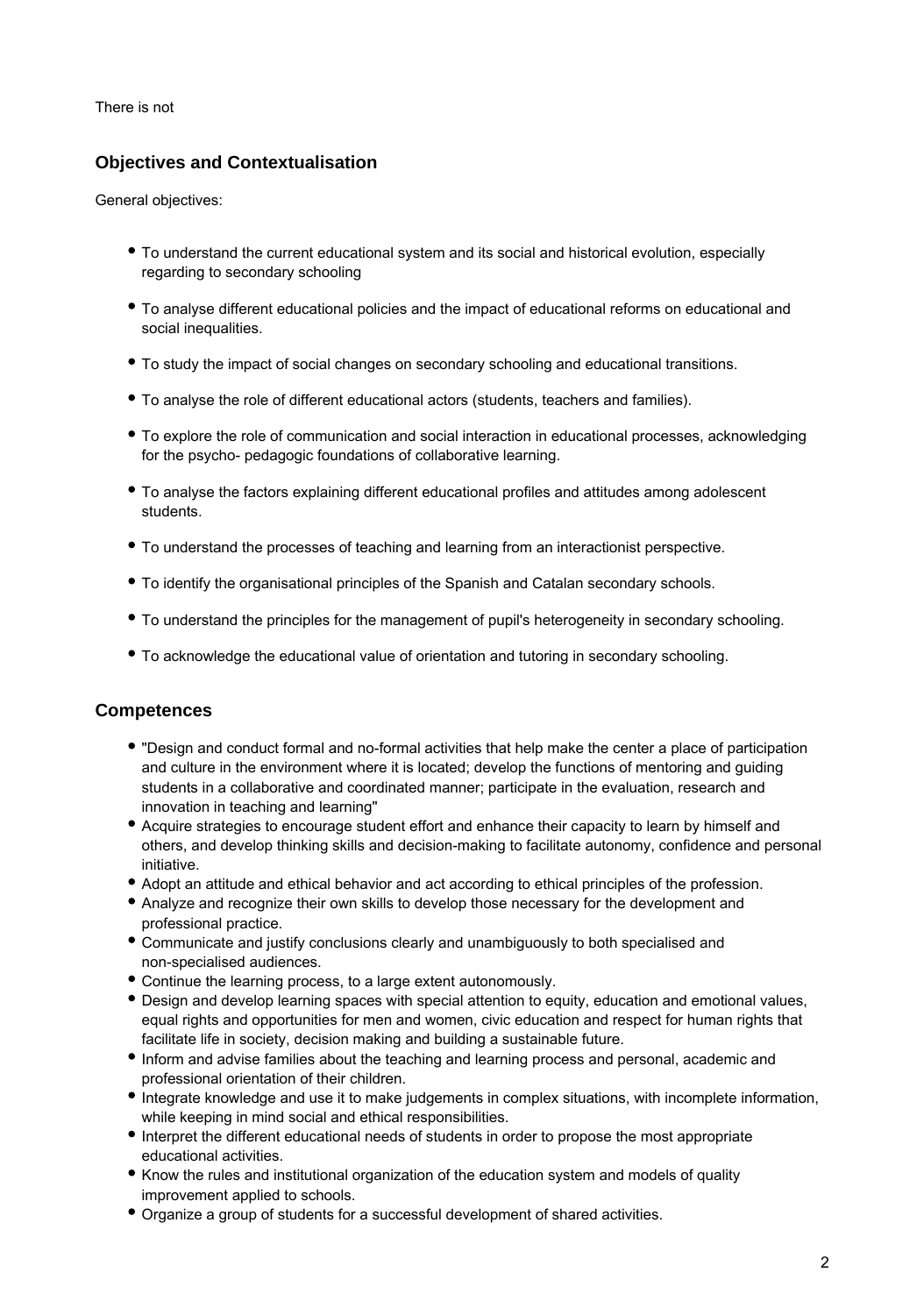- Own the learning skills necessary to carry out continuous training, both in content and teaching specialty, as in the general aspects of teaching.
- Solve problems in new or little-known situations within broader (or multidisciplinary) contexts related to the field of study.
- Understand and analyze the historical characteristics of the teaching profession, its current situation, perspectives and relationship with the social reality of each period.
- Use critical reasoning of personal work and use resources for professional development.
- Work in teams (in the same field or interdisciplinary) and develop attitudes of participation and collaboration as an active member of the community.
- know the processes of interaction and communication in the classroom, mastering social skills and abilities necessary to encourage learning and coexistence in the classroom, and address problems of discipline and conflict resolution.

### **Learning Outcomes**

- 1. Acquire social skills in family relations and counseling.
- 2. Adopt an attitude and ethical behavior and act according to ethical principles of the profession.
- 3. Analyze and recognize their own skills to develop those necessary for the development and professional practice.
- 4. Communicate and justify conclusions clearly and unambiguously to both specialised and non-specialised audiences.
- 5. Continue the learning process, to a large extent autonomously.
- 6. Demonstrate knowledge and applies resources and information strategies, tutoring and academic guidance professional.
- 7. Demonstrate knowledge of the characteristics of the students, their social contexts and motivations.
- 8. Demonstrate knowledge of the historical evolution of the educational system in Catalonia and Spain.
- 9. Demonstrate knowledge of the historical evolution of the family, its different types and incidence of family background in education.
- 10. Identify and plan the resolution of educational situations that affect students with different abilities and different learning rates.
- 11. Integrate knowledge and use it to make judgements in complex situations, with incomplete information, while keeping in mind social and ethical responsibilities.
- 12. Know the rules and institutional organization of the education system and models of quality improvement applied to schools.
- 13. Link education to the environment and understand the educational function of the family and the community, both in the acquisition of skills and learning as education in respect for rights and freedoms, the equality of rights and opportunities for men and women and equality of treatment and non-discrimination of persons with disabilities.
- 14. Organize a group of students for a successful development of shared activities.
- 15. Participate in the definition of the educational project and general activities of the center according to criteria of quality improvement, attention to diversity and prevention of learning problems and coexistence.
- 16. Possess learning skills necessary to carry out continuous training in both content and didactics of foreign language, as well as general aspects of teaching.
- 17. Prepare proposals based on the acquisition of knowledge, skills and intellectual and emotional abilities.
- 18. Promote emotional education, values education and Citizen.
- 19. Prove that includes the development of personality of students and possible dysfunctions that affect learning.
- 20. Solve problems in new or little-known situations within broader (or multidisciplinary) contexts related to the field of study.
- 21. Teamwork and equipment (in the same field or interdisciplinary) and develop attitudes of participation and collaboration as an active member of the community.
- 22. Use critical reasoning about development of education, best practices and guidance, using quality criteria.

## **Content**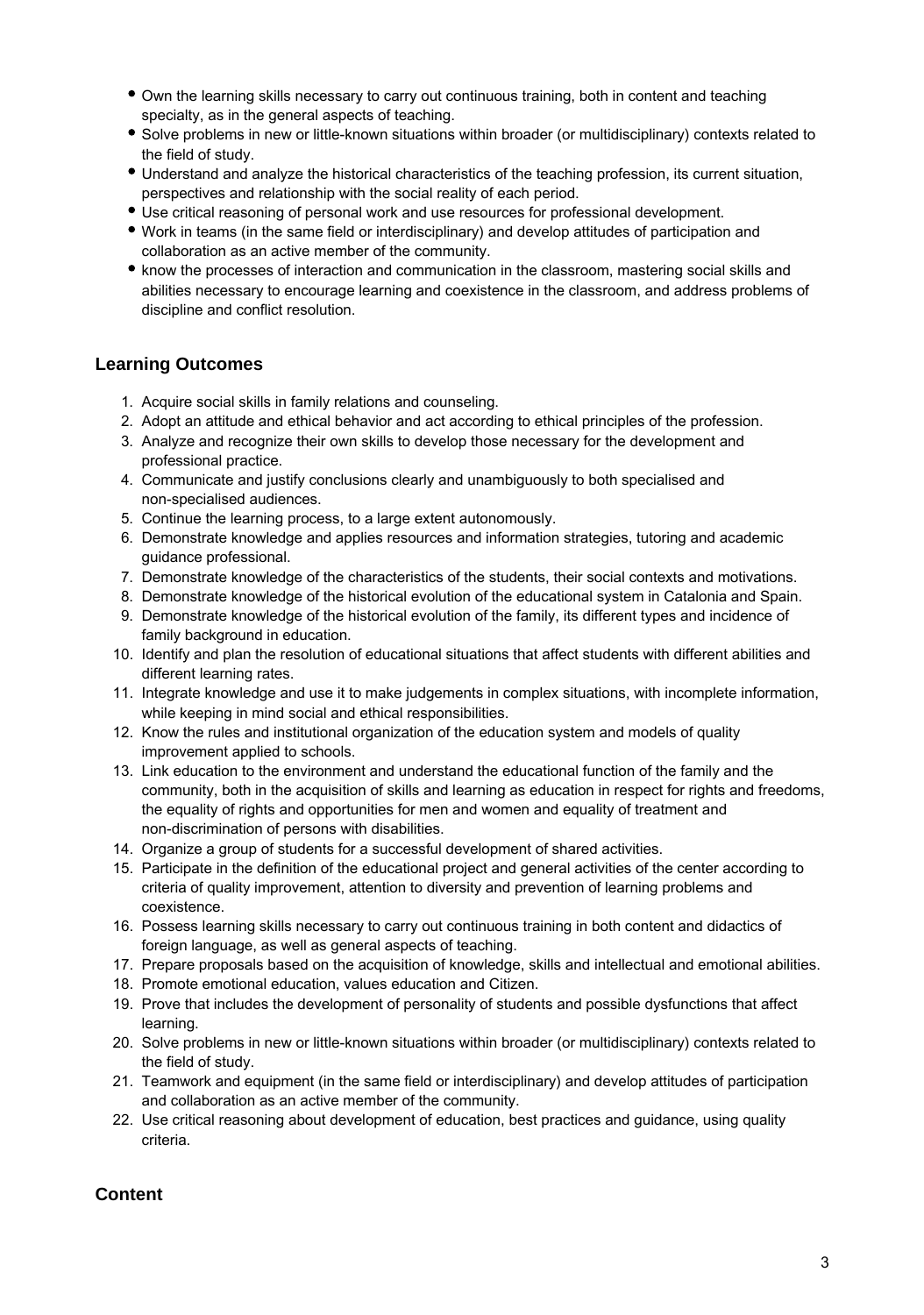- SECTION 1. Learning and personal development
- 1. To grow up during adolescence.
- 1.1. Development, learning, culture and education
- 1.2. Cognitive, affective, social and body skills
- 1.3. Cognitive development and the development of knowledge
- 1.4. The formation of individual and social identity
- 1.5. Individual differences. Difficulties in individual, social and learning development
- 2. Learning in secondary schooling
- 2.1. Knowledge building in the school context.
- 2.2. Types of contents and types of learning
- 2.3. The process of knowledge building
- 2.4. Interaction among peers. Methodologies of cooperative learning
- 2.5. Development, learning and ICT
- 2.6. Psychosocial aspects of learning. The development of self-stem
- 2.7. Mutual representations and their roles.
- SECTION 2. Educational processes and contexts.
- 3. The educational system
- 3.1. Main features of educational Systems
- 3.2. The evolution of the education system from the 70s
- 3.3. The Catalan education system. Normative Framework of secondary schooling
- 4. The organization of secondary schooling
- 4.1. Main elements of the organization of schools
- 4.2. School autonomy and school projects
- 4.3. The organisation of material recourses.
- 4.4. The organisation of timing resources
- 5. Curriculum in secondary schooling
- 5.1. Curriculum and the knowledge society
- 5.2. Curriculum and Basic skills
- 5.3. Curriculum in lower and upper secondary schooling
- 5.4. Curriculum and values
- 5.5. Curriculum and ICT
- 5.6. Evaluation of learning and curriculum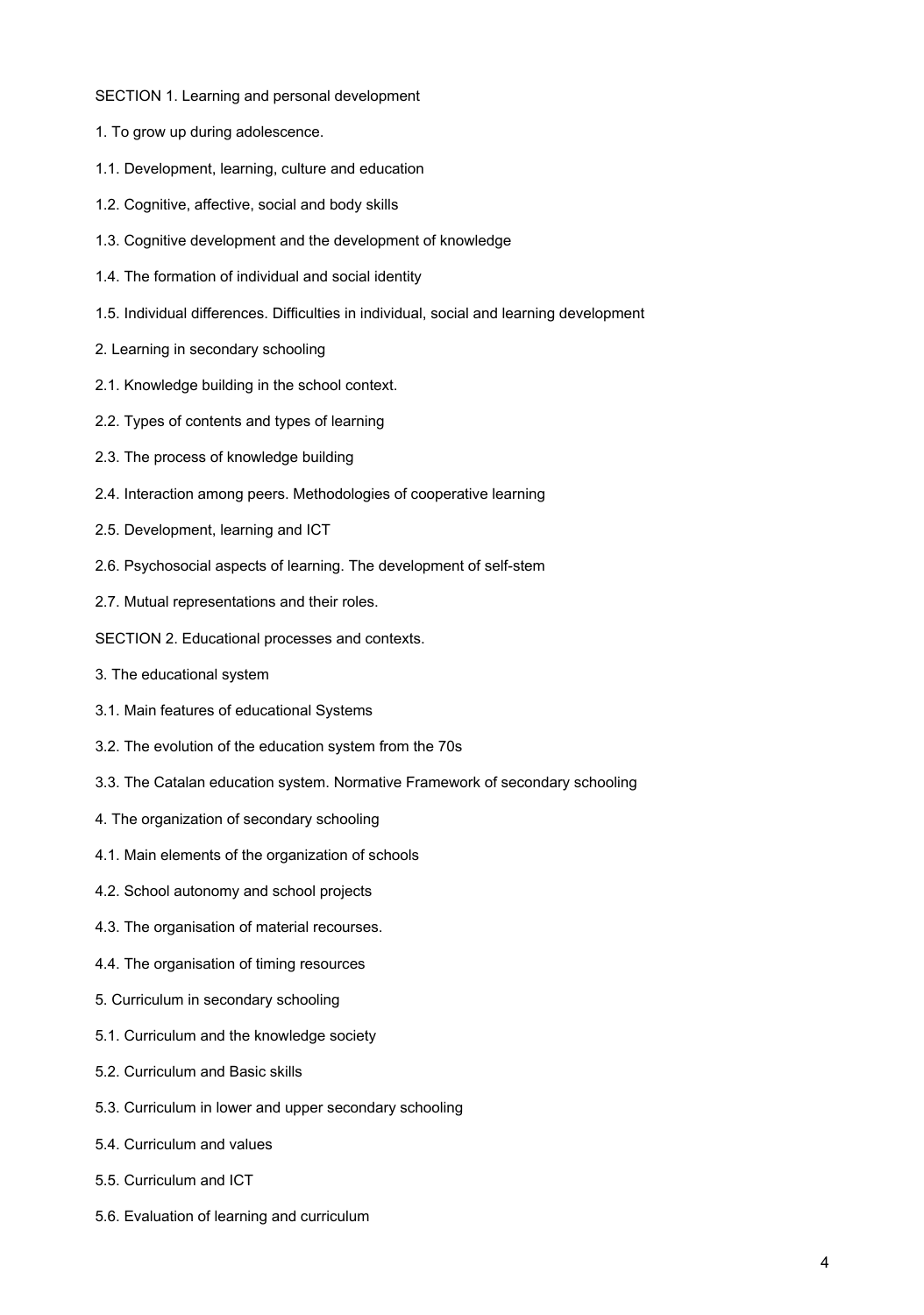- 6. Participation of the educational community
- 6.1. Structures for participation
- 6.2. Participation culture
- 6.3. Relations between secondary schools and families
- 6.4. The family associations
- 7. Relations withthe social context
- 7.1. Networks for school coordination
- 7.2. Local educational plans
- 7.3. City educational plans
- 7.4. Shared responsibilities among educational administrations
- 8. The management of pupils' heterogeneity
- 8.1. The concept of pupil's heterogeneity in secondary schooling
- 8.2. Diversity vs inclusion
- 8.3. Resources for the management of pupil's heterogeneity
- 8.4. Different kinds of pupil's heterogeneity
- 8.5. Modalities of students' grouping
- 9. Communication during secondary schooling
- 9.1. Interaction and communication
- 9.2. Educational communication
- 9.3. Communicative skills
- 10. Relations within the classroom
- 10.1. Groups dynamics
- 10.2. Coexistence within the classrooms and managing conflicts
- 10.3. Emotional skills
- 11. The mentoring and guidance.

11.1. The functions of the profesorado tutor high school.

11.2. The teacher tutor and the coordination of the functions of the Educational Guidance (personal, academic and professional).

11.3. Tutorials Assessment, Promotion and Accreditation of the students

11.4. Models and Experiences of mentoring.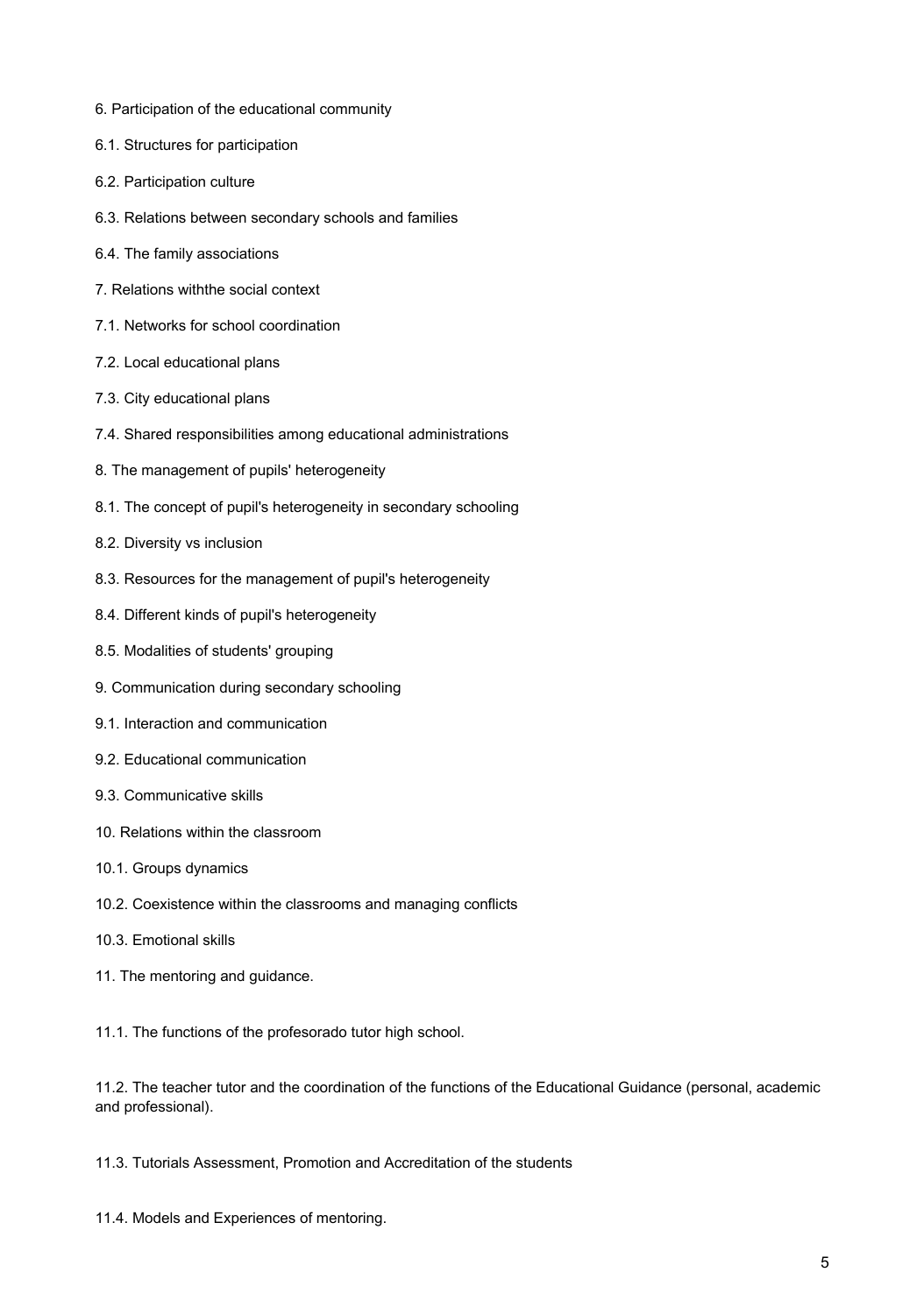- 12. The teachers of the secondary.
- 12.1. The Professional competences.
- 12.2. The access to the profession in the Service of Education of Catalonia.
- SECTION 3. Society, family and education.
- 13. Societyand secondary schooling
- 13.1. The sociological perspective
- 13.2. Social changes and secondary schooling
- 13.3. The social context of schooling
- 14. School reforms
- 14.1. Secondary school reforms. Towards a comprehensive school system
- 14.2. Comprehensive school reforms in Europe
- 14.3. Comprehensive school reforms in Spain and Catalonia
- 15. Social and educational inequalities
- 15.1. Social inequalities: social class, gender and migration
- 15.2. Educational inequalities: access, process and results
- 15.3. Policies to achieve educational equity
- 16. Transitions in secondary schooling
- 16.1. The concept of transition
- 16.2. Transition to upper secondary schooling
- 16.3. Transitions from school to work
- 17. The main actors of the educational community
- 17.1. The students and their attitudes
- 17.2. The families and their changes
- 17.3. The teachers and their labour conditions

## **Methodology**

Directed activity:

Lectures and others

Examples and case studies

Exhibition of works

Didactic proposals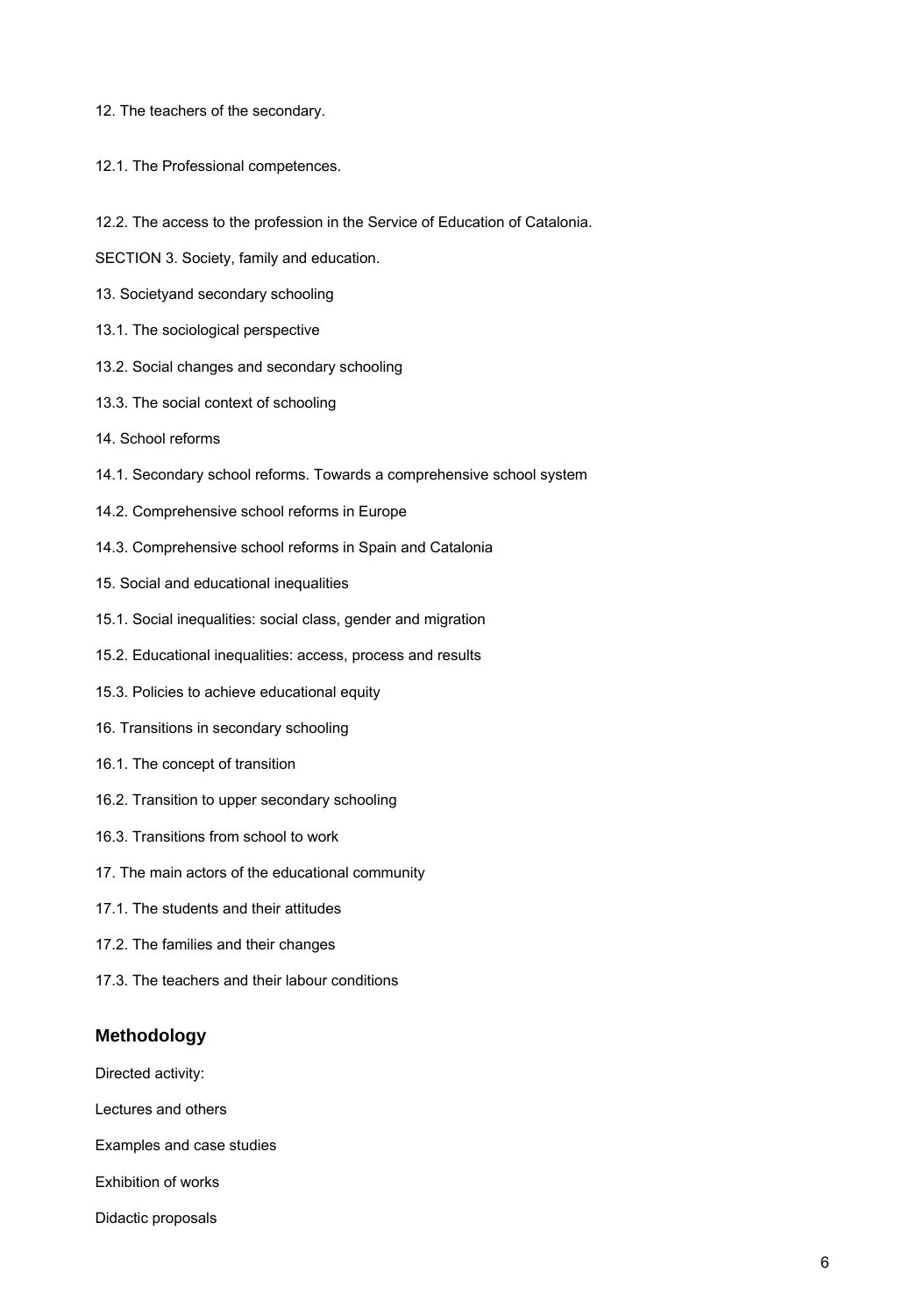| Comments and/or exposition of readings                           |
|------------------------------------------------------------------|
| Document analysis                                                |
| Simulations of professional situations                           |
| Classroom practices                                              |
| Monographic sessions                                             |
| Commentary of written and videographic texts                     |
| Conducting practical activities and didactic proposals in groups |
| Work in cooperative groups                                       |
| Supervised activity:                                             |
| Specialized tutorials, collective or individual                  |
| Work review                                                      |
| Personal reflections on simulations and other practices          |
| Individual and group thematic works                              |
| Process tests                                                    |
| Guided observations                                              |
| Autonomous activity:                                             |
| Personal study                                                   |
| Readings and text comments                                       |
| Consultation and reading of the recommended bibliography         |

Document search

Annotation: Within the schedule set by the centre or degree programme, 15 minutes of one class will be reserved for students to evaluate their lecturers and their courses or modules through questionnaires.

# **Activities**

| <b>Title</b>            | <b>Hours</b> | <b>ECTS</b> | <b>Learning Outcomes</b>                          |
|-------------------------|--------------|-------------|---------------------------------------------------|
| <b>Type: Directed</b>   |              |             |                                                   |
| Directed activity       | 97.5         | 3.9         | 1, 22, 12, 19, 6, 9, 8, 7, 10, 14, 15, 18, 13, 21 |
| Type: Supervised        |              |             |                                                   |
| Guided assignments      | 59.5         | 2.38        | 22, 3, 19, 6, 7, 17, 10, 14, 18, 21               |
| <b>Type: Autonomous</b> |              |             |                                                   |
| Autonomous activity     | 180          | 7.2         | 22, 3, 12, 6, 9, 17, 10, 16, 18, 13               |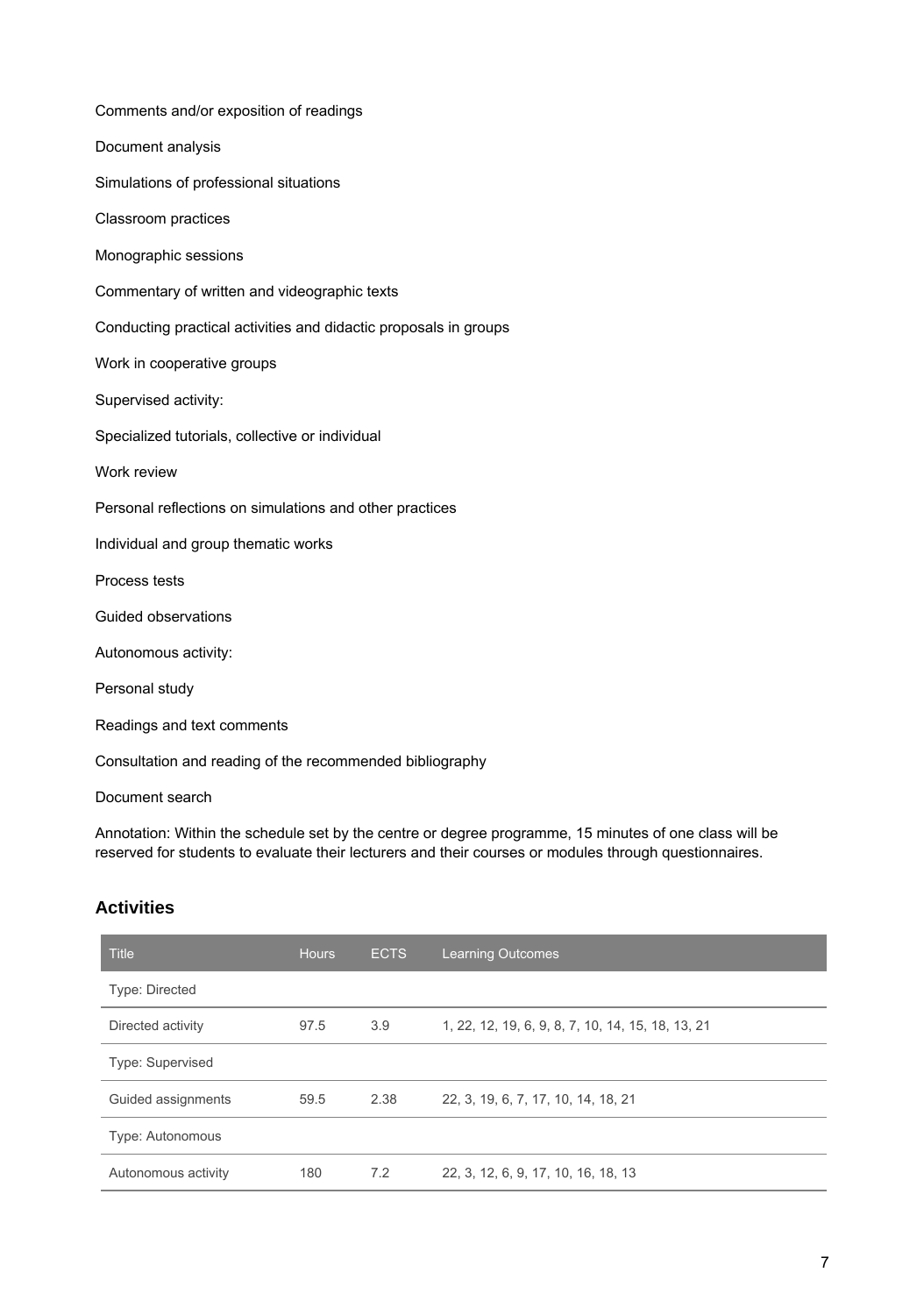### **Assessment**

The assessment of the Psychopedagogical and Social Training module will consist of a globalising assignment where the integrated competences of the different blocks can be reflected, and a specific assignment for each block.

The globalisation assignment will have two parts. The first part will be an analysis of a secondary school from an interdisciplinary perspective, connecting classroom, school and environment, based on a repertoire of observation and data collection techniques that will be done in the first internship period. The second part consists of a reflective analysis based on the learnings achieved. A document with guidelines will be delivered to prepare the assignment.

The psychology assignment (block 1) will consist in a synthetic assignment based on readings.

The pedagogical assignment (block 2) will consist of a small group work with an oral presentation on a pedagogical subject (exhibitions from the return of the first period of internship until the end of the module).

The sociology assignment (block 3) will consist in a challenge based assignament, the challenge about secondary education will be choosen by the students.

The weight of each evidence and the calendar are shown in the following table:

| Evidence                                | Weight | Delivery date            |
|-----------------------------------------|--------|--------------------------|
| Analysis of a<br>secondary<br>school    | 30%    | 22 Decembre 2021         |
| Analytical<br>reflection                | 15%    | March-April 2022         |
| Synthetic<br>assignment<br>(Psychology) | 15%    | throughout the<br>course |
| Presentation<br>(Pedagogy)              | 25%    | Decembre-February        |
| Challenge<br>asignment<br>(Sociology)   | 15%    | 21-22 February<br>2022   |
|                                         |        |                          |

The deliveries of the works will be carried out primarily through the virtual way. Other means of delivery maybe enabled, with prior agreement with the faculty, and the class will be informed in person and by virtual means.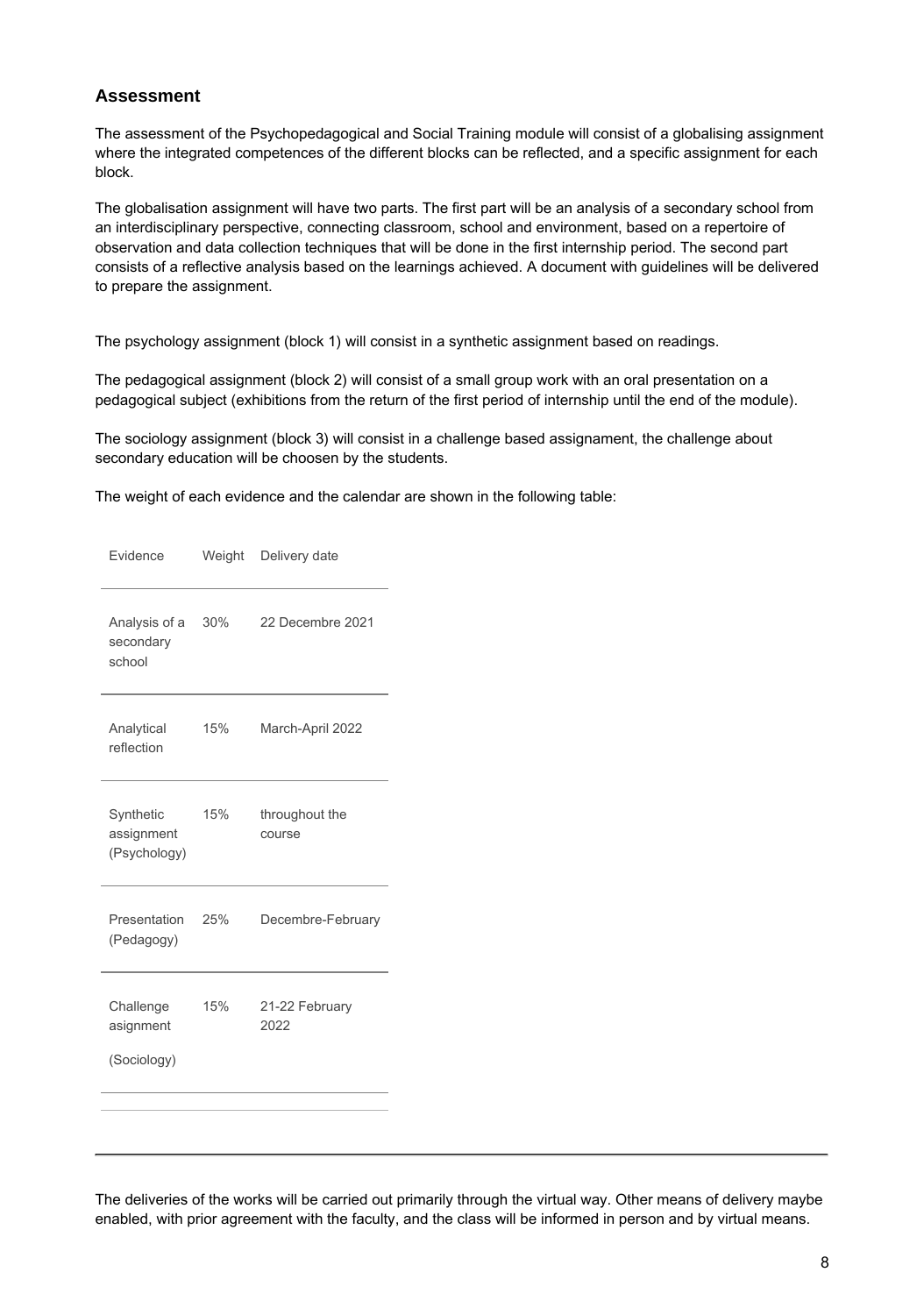Work delivered by means not agreed with the faculty will not be accepted, nor will works submitted with incorrect formats, which do not include the name of the authors or that are delivered after the deadline.

The qualifications of the evaluation activities will be made public a maximum of one month after their delivery.

The written works must be delivered in Catalan /the reassoned exceptions will be alued by the teaching team.

Students who have failed done of the 5 assessmentactivities with a minimum grade of 3,5 may apply for the recovery which will consist of a work or test that will be scheduled with a minimum of two weeks after the communication of the suspension. The recovery will be assessed as suitable or no suitable.

The questions or doubts regarding the evaluation that are not included in the above indicationswill be governed by the following documents:

- Criteris i pautes generals d'avaluació de la Facultat de Ciències de l'Educació(http://www.uab.cat/web/informacio-academica/avaluacio/normativa-1292571269103.html).

- Normativa d'Avaluació de la Universitat Autònoma de Barcelona. Títol IV: Avaluació. Versió segons les modificacions aprovades per acord del Consell de Govern de 12 de juliol de 2017 (http://www.uab.cat/web/informacio-academica/avaluacio/normativa-1292571269103.html).

| <b>Title</b>                                                | Weighting |    |               | Hours ECTS Learning Outcomes                                    |
|-------------------------------------------------------------|-----------|----|---------------|-----------------------------------------------------------------|
| Analysis of a secondary school                              | 30%       | 12 | 0.48          | 2, 12, 7, 11, 4, 5, 13                                          |
| Analytical reflextion                                       | 15%       | 6  | 0.24          | 22, 9, 8, 7, 17, 11, 20, 4, 5, 13                               |
| Oral presentation (pedagogy)                                | 25%       | 10 | $0.4^{\circ}$ | 22, 19, 6, 7, 10, 15, 18, 13                                    |
| Synthetic Assignment (psychology)                           | 15%       | 5  | 0.2           | 1, 22, 3, 12, 19, 6, 9, 8, 7, 17, 10, 14,<br>15, 16, 18, 13, 21 |
| Written assignament focused on one challenge<br>(sociology) | 15%       | 5  | 0.2           | 1, 22, 12, 19, 6, 9, 7, 17, 10, 14, 15,<br>18. 13. 21           |

#### **Assessment Activities**

### **Bibliography**

ARMENGOL, C.; FEIXAS, M.; PALLARÉS, R. M. (2000) Seguint el fil de l'organització Barcelona. Servei de Publicacions. Universitat Autònoma de Barcelona.

AYMERICH, R.; LLURÓ, J. M.; ROCA, E. (2011) Junts a l'aula? Present i futur del model d'educació comprensiva a Catalunya Barcelona. Fundació Jaume Bofill.

CALDERÓN, I.; HABEGGER, S. A. (2012) Educación, hándicap e inclusión: una lucha familiar contra una escuela excluyente Granada. Ediciones Mágina.

COLL, C. (Coord.). (2016 ). La personalització de l'aprenentatge. Dossier Graó. Barcelona.

DEPARTAMENT D'EDUCACIÓ (2006) Comencem bé! Guia per al professorat novell Barcelona. Generalitat de Catalunya.

FEITO, R. et al. (2010) Sociología de la educación secundaria. Barcelona: Graó.

FERNÁNDEZ ENGUITA, M. (coord.) (1998) Sociología de las instituciones de educación secundaria Barcelona. ICE-UB-Horsori.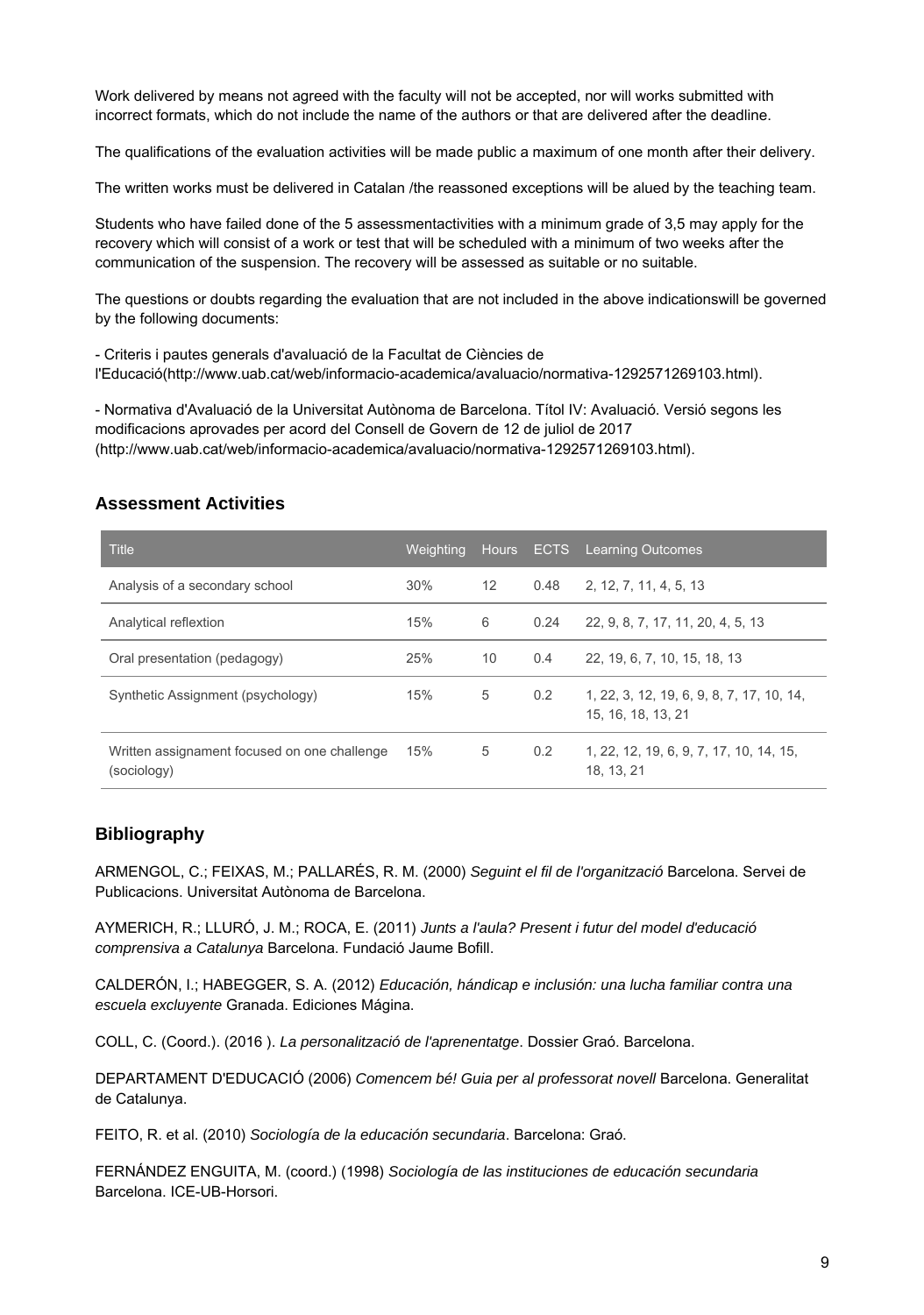FONTANA, D. (2000) El control del comportamiento en el aula. Barcelona. Paidós.

FUNES; J. (2010) Educar en la adolescencia Barcelona,Graó.

GAIRÍN, J. (Coord.) (2003) Les relacions personals en l'organització Bellaterra. Sèrie organització i gestió 14, ICE Universitat Autònoma de Barcelona.

GARCÍA, M. (2003) "El sistema de enseñanza como construcción histórica y social" a FERNÁNDEZ PALOMARES, F. (coord.) Sociología de la Educación Madrid. Pearson, pp. 87-116.

GONZÁLEZ GALLEGO, I. (2010) El nuevo profesor de secundaria Barcelona, Graó.

GUITART, R. (1998) "La autoestima: qué es, qué papel juega en la adolescencia y cómo trabajarlaen el aula" en: CASAMAYOR, A. G. et al. Cómo dar respuesta a los conflictos. La disciplina en la enseñanza secundaria. Barcelona. Graó.

JOHNSON, D. W. JOHNSON, R. T.; HOLUBEC, E. J. (1999) El aprendizaje cooperativo en el aula. Barcelona. Paidós.

LA PROVA, A. (2017) La práctica del aprendizaje cooperativo. Madrid. Narcea.

LÓPEZ, A. M.; ZAFRA, M. (2003) La atención a la diversidad en la educación secundaria. La experiencia del IES "Fernando de los Ríos" de Fuente Vaqueros (Granada) Barcelona. Octaedro.

LOZANO, A. (Coord.) (2006) El éxito en la enseñanza. Aspectos didácticos de las facetas del profesor México, Trillas..

MARCHENA, R. (2005) Mejorar el ambiente en las clases de secundaria. Un enfoque práctico para responder a la diversidad desde el aula Málaga. Ed. Aljibe.

MARCHESI, A. (2004) Qué será de nosotros, los malos alumnos Madrid. Alianza Editorial.

MARCHESI, A.; MARTIN, E. (1998) Calidad de la enseñanza en tiempos de cambio. Madrid. Alianza Editorial.

MARTI, E.; ONRUBIA, J. (Coords.) (1997) Psicologia del desarrollo. El mundo del adolescente. Barcelona. ICE/Horsori.

MARTÍN CRIADO, E. (2010) La escuela sin funciones. Ed. Bellaterra.

MARTIN, E.; COLL, C. (2003) Aprender contenidos, desarrollar capacidades. Intenciones educativas y planificación de la enseñanza Barcelona. Edebé.

MARTÍNEZ, M.; TEY, A. (Coords.) (2003) La convivencia en los centros de secundaria. Estrategias para abordar el conflicto Bilbao.Desclée de Brouwer.

MAURI, T. MONEREO, C.; BADIA, A (Coords.) (2004) La pràctica psicopedagògica en educació formal. VolIBarcelona. Ediouc.

MERINO,R.; DE LA FUENTE, G. (2007) Sociología para la intervención social y educativa Madrid. Editorial Complutense-UAB.

MONEREO, C.; i MONTE, M. (2011). Docentes en tránsito. Editorial Graó. Barcelona.

MORENO, F. X. (2005) Los problemas de comportamiento en el contexto escolar Bellaterra. Servei de Publicacions (UAB).

MORODO, A. (2017). "Identitat discent i disseny universal de l'aprenentatge. Una proposta per a l'atenció de la diversitat». Revista Catalana de Pedagogia, [en línia] p. 57-77, https://www.raco.cat/index.php/RevistaPedagogia/article/view/95650 [Consulta: 9-09-2020].